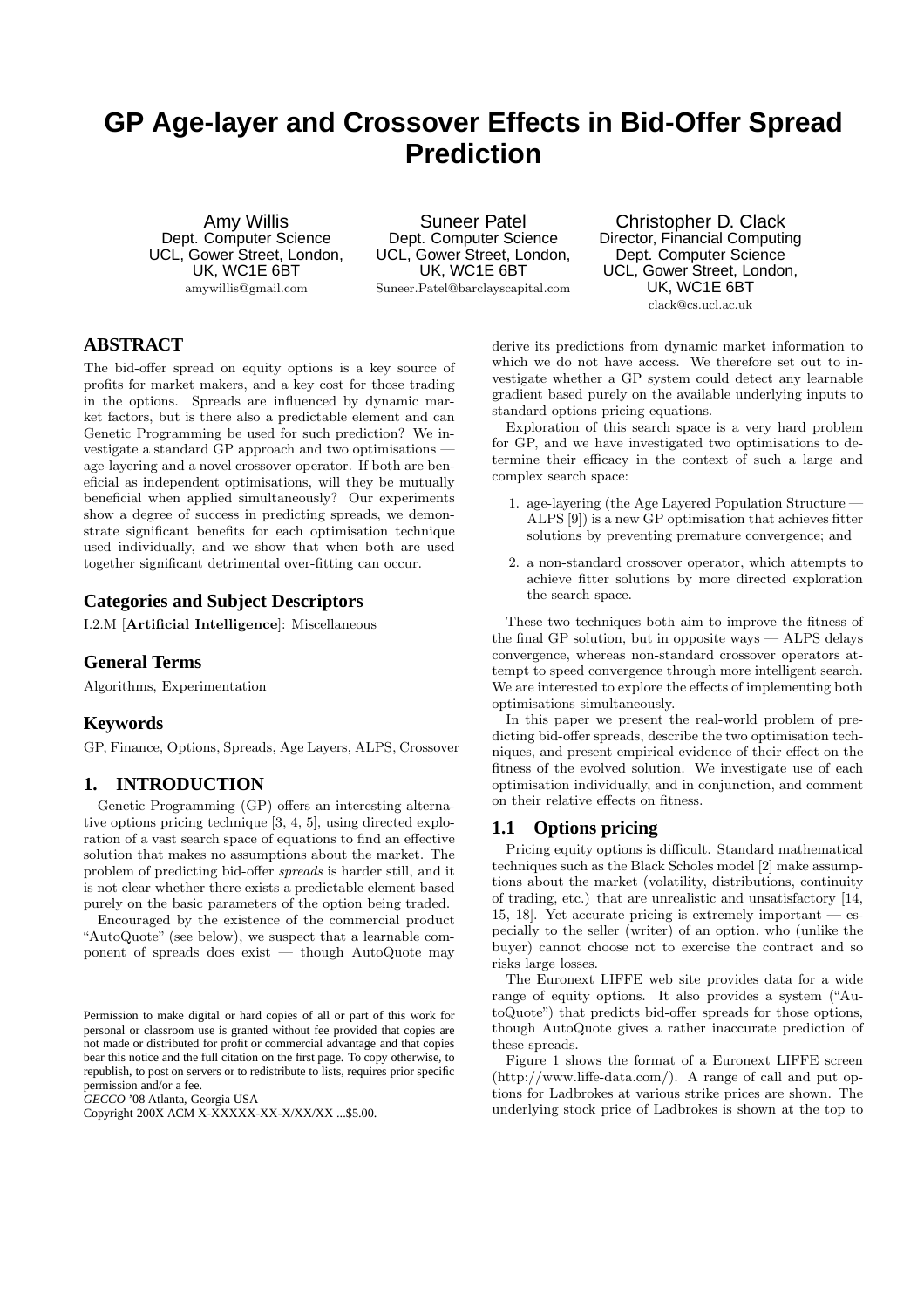| Ladbrokes |                |                       |        | 398.5                   |                          |                |        |                  |              | Expiry: 16Mar07 |
|-----------|----------------|-----------------------|--------|-------------------------|--------------------------|----------------|--------|------------------|--------------|-----------------|
|           |                |                       |        | Calls                   |                          |                |        |                  |              |                 |
| Settle    | O <sub>I</sub> | Total<br>Daily<br>Vol |        | Vol Last<br>Trade<br>at | Last<br>Trade            | Bid            | Offer  | AQ<br><b>Bid</b> | AQ.<br>Offer | <b>Strike</b>   |
| 101.25    | 6              | 0                     | ۰      | ٠                       | $\equiv$                 | $\overline{a}$ | $\sim$ | 100.8            | 107          | 300             |
| 72.75     | 11             | 0                     | $\sim$ | $\overline{a}$          | $\overline{\phantom{a}}$ | $\overline{a}$ | $\sim$ | 72               | 78.25        | 330             |
| 46        | 3              | 0                     | $\sim$ | ×                       | ٠                        | 46.8           | 49.25  | 45.25            | 51.5         | 360             |
| 24.25     | 246            | 4                     | 4      | ####                    | 24.5                     | 25.3           | 27.25  | 22.5             | 28.75        | 390             |
| 10.25     | 59             | 10                    | 10     | *****                   | 10.5                     | 10.3           | 12.25  | 8.75             | 13.75        | 420             |
| 2.25      | 101            | 0                     | $\sim$ | ٠                       | $\sim$                   | $\sim$         | $\sim$ | 1.25             | 3.75         | 460             |
| 0.5       | $\sim$         | 0                     | $\sim$ | ٠                       | $\,$                     | $\sim$         | $\sim$ | 0                | 1.75         | 500             |

|               |                  |             |                          |                          | Puts                     |                          |                          |                              |                          |        |
|---------------|------------------|-------------|--------------------------|--------------------------|--------------------------|--------------------------|--------------------------|------------------------------|--------------------------|--------|
| <b>Strike</b> | AQ<br><b>Bid</b> | AQ<br>Offer | <b>Bid</b>               | Offer                    | Last<br>Trade<br>at      | Last<br><b>Trade</b>     | Vol                      | <b>Total</b><br>Daily<br>Vol | O <sub>I</sub>           | Settle |
| 300           | 0                | 1.75        | $\overline{\phantom{a}}$ | ۰                        | $\overline{\phantom{a}}$ | $\overline{\phantom{a}}$ | $\overline{\phantom{a}}$ | 0                            | $\overline{\phantom{a}}$ | 0.5    |
| 330           | 0.5              | з           | $\overline{\phantom{a}}$ | $\overline{\phantom{a}}$ | $\overline{\phantom{a}}$ | ۰                        | ۰                        | 0                            | 130                      | 2      |
| 360           | 3.75             | 7.5         | 4                        | 6                        | *****                    | 5                        | 10                       | 10                           | 45                       | 6.25   |
| 390           | 11.5             | 16.5        | 13.3                     | 15.25                    | *****                    | 13.75                    | 3                        | 3                            | 298                      | 15.25  |
| 420           | 28               | 33          | 29.3                     | 31.75                    | $\overline{\phantom{a}}$ | $\overline{\phantom{a}}$ | ۰                        | 0                            | 26                       | 32.25  |
| 460           | 59               | 65.25       | $\overline{\phantom{a}}$ | $\overline{\phantom{a}}$ | $\overline{\phantom{a}}$ | $\overline{\phantom{a}}$ | $\overline{\phantom{a}}$ | 0                            | 30                       | 64.75  |
| 500           | 98.3             | 104.5       | $\sim$                   | ۰                        | $\overline{\phantom{a}}$ | $\overline{\phantom{a}}$ | ۰                        | 0                            | $\blacksquare$           | 104    |

Figure 1: Example Euronext LIFFE screen, including AutoQuote data. The left side of the screen (Calls) is shown above: the right side (Puts) is below. The Strike column is shown twice for convenience.

be 398.5 and the expiry date of the option is 16 March 2007. The four columns titled either AQ Bid or AQ Offer show the AutoQuote bid-offer spreads for both types of option (Calls and Puts). The columns titled Bid and Offer show the actual prices of the bid-offer spreads quoted by dealers. There are 3 cases for call and 3 for put where there is enough information to use as data, these are the ones corresponding to strike prices of 360, 390 and 420. They all illustrate the inaccuracy of AutoQuote pricing mechanisms.

The models that are used to predict the spreads are not divulged, but AutoQuote's inaccuracies may be due to it being based on standard parametric techniques. The instruments are American options, and pricing this type of option is more difficult than the simpler European options (for example, the Black-Scholes equation can, with its limitations, price European options but not American options).<sup>1</sup>

Genetic programming is a technique that requires minimal assumptions about the market. Used with data obtained from real-world trades at LIFFE, we set out to explore how a standard GP system and the two identified GP optimisations would respond to the challenge of predicting bid-offer spreads for American equity options.

## **2. RELATED WORK**

#### **2.1 Avoidance of premature convergence**

The Age Layered Population Structure (ALPS) [9] is a new mechanism that aims to avoid premature convergence,

and Hornby presents evidence of substantial success. By "premature convergence" we mean the tendency for a GP system to converge on a local optimum rather than continuing to search for a better (preferably global) optimum. A key contribution of ALPS is to enforce an age-layered structure on the population and to restrict breeding to individuals that occupy the same age layer. See Section 3.2.

Many techniques for the reduction of premature convergence and the preservation of diversity exist. The Hierarchical Fair Competition (HFC) model [10] is very similar to ALPS. It splits the population into layers and also introduces randomly generated individuals into the bottom layer. However HFC uses fitness rather than age to segregate individuals into layers. This results in the problem of individuals that have converged to a local optima near the top fitness layer preventing newer individuals in different basins of attraction from climbing through that fitness layer [9].

The multipopulation genetic programming [19] technique also uses a method based on the segregation of individuals. However, the system differs from ALPS and HFC as it involves an initial population split into subpopulations. The subpopulations evolve using differing mutation and crossover probabilities. Each subpopulation can communicate and transfer their best individuals every few generations. However, an individual can only move into a subpopulation with a lower fitness than its own. This would lead to a reduction in diversity given the newly migrated individual will have a higher fitness than the rest of the subpopulation and dominate the subpopulation during crossover and mutation. Therefore the rate at which individuals are allowed to move into new subpopulations must be carefully considered. There is also no introduction of randomly generated individuals and there is no guarantee that all subpopulations will not converge to the same local optimum.

#### **2.2 Non-standard crossover**

Many techniques have been proposed to improve the standard GP crossover operator. For example:

- Both homologous crossover [13] and size fair crossover [13] aim to reduce code bloat, the first by selecting nodes for crossover that are closest in position within their parent trees, and the second by selecting to cross over subtrees that are similar in size. These two techniques do not address fitness.
- Context preserving crossover [6] looks at only crossing over nodes from sections of the parents that are identical, as do one-point and uniform crossover [17]. These techniques are shown to speed convergence in problems with known solutions, but they can be overly restrictive, and prevent code from being moved into a position that may suit it better.
- Directed crossover [12] uses biases to choose crossover locations that avoid disrupting working code, crossover is biased in favour of changing code that appears to be performing poorly.

Novel crossover techniques that can modify GP search to improve the fitness of the final solution include:

• SSAC and SAMC [1] use a parameter tree for each individual of identical size and shape to determine the probability of crossover for each node. The parameter

<sup>1</sup>Put simply, a European option can only be exercised on a stated date, whereas an American option can be exercised at any time up to a stated date and is therefore more difficult to price.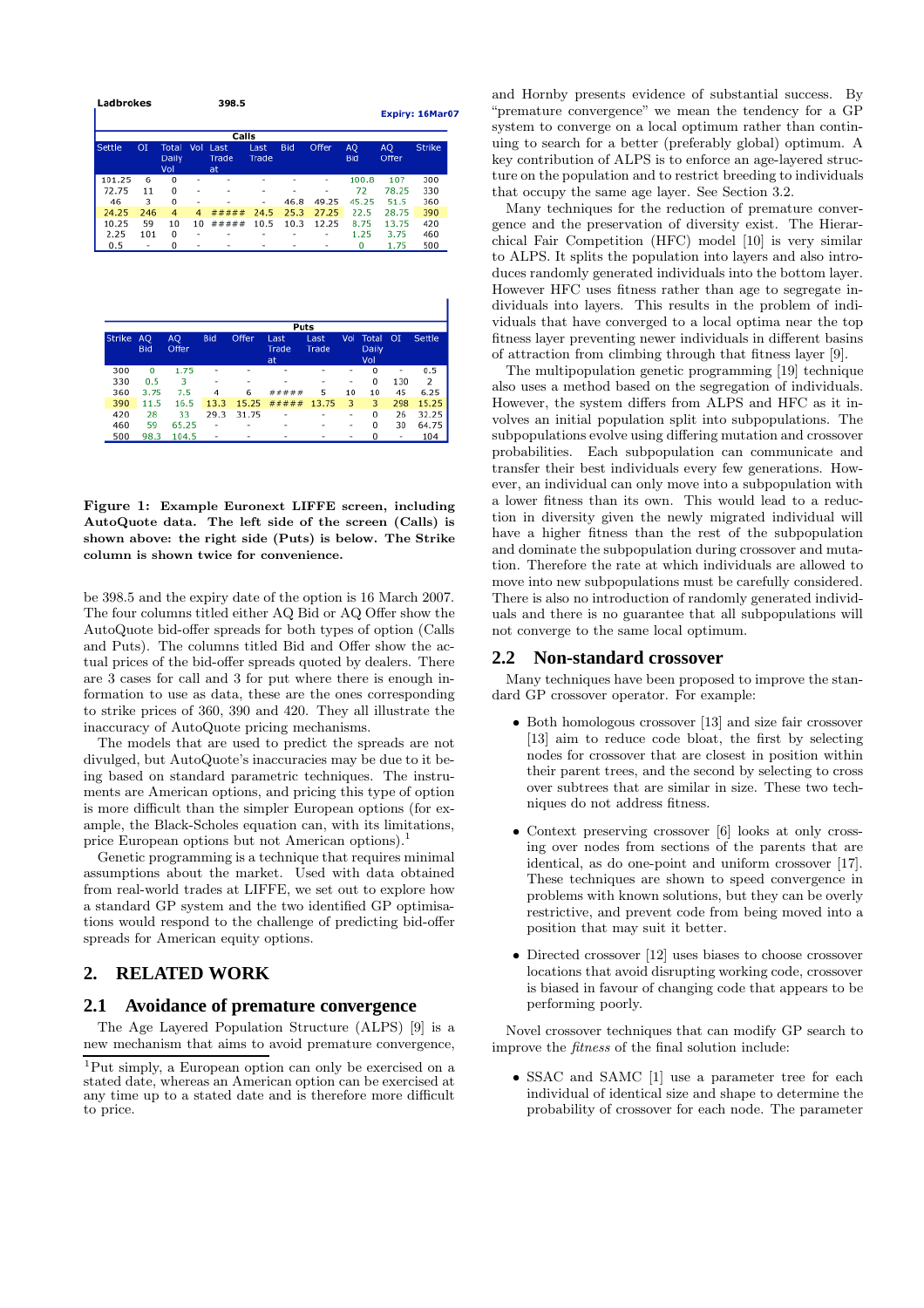tree is updated with random noise each generation, and if an update is beneficial to crossover this increases the fitness of the tree. However a detrimental change may inadvertently allow a good crossover point to go unnoticed. This technique doubles memory usage since two trees now have to be stored for each individual, which may be problematic for large problems. They measure fitness for a non-trivial problem (prediction of the number of sunspots, based upon historical data) and show that there is an increase in fitness of solutions using SSAC.

- Context-aware crossover [16] chooses a random subtree from the first parent and finds the best location in the second parent to place this subtree, with the intention of improving performance. No consideration is given to the strength of the subtree that is being inserted into the second parent, therefore it is possible the system merely finds the best location to insert a poor subtree. Also no second child is made, so a lot of genetic material is thrown away; most of the first parent, and a subtree from the second parent. The average fitness and fitness of the best individual is measured for several problems and an increase is shown.
- Selective crossover [8, 22] evaluates the contribution of each node to the overall fitness by removing the node and reevaluating the tree without it. The node that causes least change when removed is called the weakest node, and the one causing most change is called the strongest node. The weakest node in each parent is replaced by the strongest node from the corresponding parent, eliminating weak subtrees and combining strong ones. This method evaluates each tree  $n$  times (where there are  $n$  nodes), which causes a large increase in running time.
- Directed crossover [20] identifies the node whose contribution to the tree is maximal in each parent, and crossover is performed on these nodes, ensuring only highly operative segments of code are exchanged. It is not made clear how the contribution of a node to the tree is measured, just that fitness is measured and recorded at each node. Crossover biases [21] are used to select a node for crossover based upon fitness, and then find the best location to place it in the second parent. Again, there is no description of how to measure fitness, this paper just states that it is information that is freely available. Both of these papers measure the number of converging solutions for problems with known solutions and the classification accuracy for classification problems, and the average size of solutions is compared. However, details of implementation are not given, so it is difficult to reproduce their work.

## **2.3 Using GP to predict options prices**

GP is increasingly being applied to problems in finance, and the prediction of market prices has been a particular area of interest. GP is an attractive non-parametric mechanism for deriving options prices from the underlying parameters that are thought to drive the price; it requires minimal assumptions and can adapt to changing market conditions.

Chidambaran et al [4] propose a GP system to develop an adaptive evolutionary model of option pricing that is datadriven and non-parametric. They show that this method can operate on small data sets, thereby avoiding the large data requirement of the neural network approach (see for example Hutchinson et al [11]).

There have been several attempts to use GP to price options using simulated data; the Black-Scholes model is often taken to be the "true" model and is used to generate artificial data for training and testing. [5] is one such approach. Monte Carlo simulations are used to generate artificial stock price data; this is used to generate call options of varying strike prices and maturity. The call options are then priced using the Black-Scholes model. These sets of data are used to train and test the GP. The initial population is seeded with the Black-Scholes equation to see if this helps to develop a better model; it is discovered that this does help. Various parameter settings are tested, with the conclusion that smaller data sets that are stochastically changed, larger population sizes and higher mutation rates all lead to faster convergence of the problem. The paper concludes that their GP is suitable for use in the real world.

Though the study is an interesting exploration of the mechanisms of evolutionary search in a particular problem domain, and gives a good indication that evolutionary search is effective in such a solution landscape, using a GP to learn the Black-Scholes model has little real-world benefit — there would be nothing to gain in accuracy of price prediction from using the GP system over Black-Scholes model. Of course, if the evolved GP equation can price an option considerably faster than Black Scholes, then this could be beneficial when a very large number of options must be priced.

[3] is a study of option pricing using GP that does use real data. The data used is from S&P 500 index options. They are European options so the Black-Scholes model can be used to price them. Two implementations are used: "Onestage GP" simply trains on the data, and then validation occurs on out-of-sample data using a pricing formula obtained by averaging the prediction made by the top  $k$  programs where  $k = 10,50$  and 100; by contrast "Two-stage GP" distinguishes between in-the-money (ITM) options and out-ofthe-money (OTM) options. The data set is split into options which are ITM and options that are OTM. This is done to improve the performance of the GP, since ITM options are intrinsically more valueable than OTM options. Both techniques are compared to other methods of pricing options, and Two-stage GP outperforms all of the linear regression models and ANNs in the comparison. Two-stage GP also outperforms the Black-Scholes model in training, but not in testing. This experiment is performed by comparing the errors from Black-Scholes calculations based upon the data (and compared to the actual trade prices) to the errors from the GP system.

Our problem is different to prior work in that we aim to predict bid-offer spreads, and our target is the actual quoted bid-offer spreads of the options dealers (as quoted on Euronext LIFFE). This is not as simple as predicting a mid price and then predicting the spread; indeed, there are elements to the setting of the spreads that could not be predicted either by us or by AutoQuote — for example, a dealer may modify the quoted spread depending on the dealer's exposure to risk.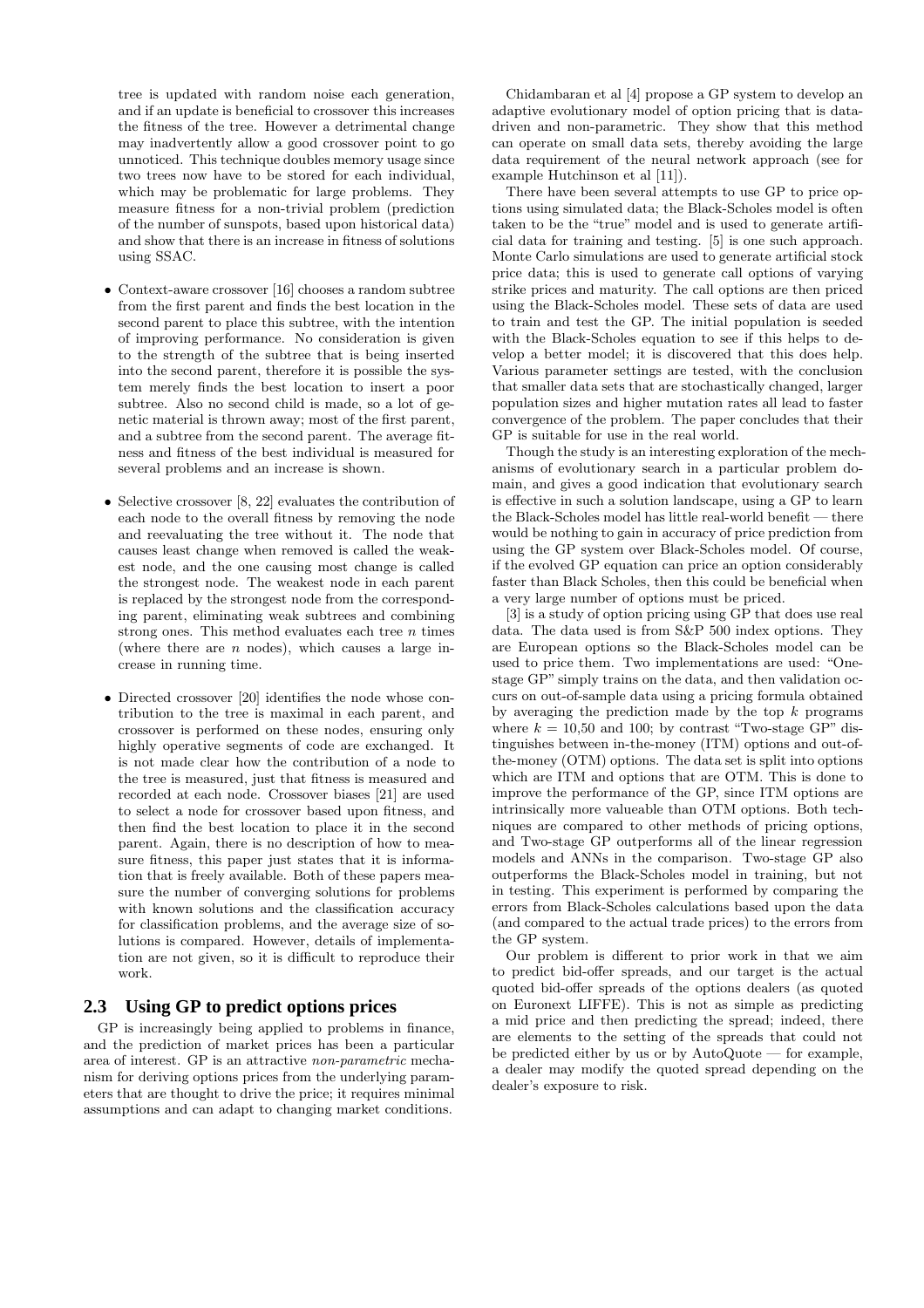# **3. DESCRIPTION OF THE ALGORITHMS**

#### **3.1 The GP system**

Traditionally, the value of an option is held to depend upon five factors; the strike price at which the option can be exercised, the stock price of the underlying instrument, the time to expiry, the risk-free interest rate and the volatility of the stock price. A data set consisting of these five pieces of information along with the AutoQuote predictions for the bid-offer prices, and the bid-offer prices of actual trades has been collected. The GP system creates two sets of equations based on the five variables discussed. One set of equations will be for bid prices and the other for offer prices. The fitness function aims to minimize the mean squared error of the predictions from the actual values; thus, the fitness of each equation will be calculated as follows:

$$
f = \frac{\left(\sum_{i=1}^{n} (x_i - a_i)^2\right)}{n} \tag{1}
$$

where  $x_i$  represents the value calculated for the  $i^{th}$  item in the data set, and  $a_i$  represents the actual (bid or offer) price for the  $i^{th}$  item in the data set. System parameters are given in Table 1.

#### **3.2 ALPS**

A common problem in GP is premature convergence, caused by individuals in the population being strongly drawn towards a high fitness individual that is close to a local (not global) optimum in the search space. New individuals need to be introduced to explore other parts of the search space allowing us to move away from local optimum and hopefully towards a global optimum. The problem with this in standard GP is the fitness of a new individual will be much lower than that of the old individual that has reached a local optimum, so the search will still be directed towards the old individual. ALPS is suggested as a method to overcome this problem [9]. It allows new randomly generated individuals to be integrated into the population and provides a mechanism to prevent these new individuals from being directed away from the new area of search space they are exploring. ALPS introduces age as a measure of how long an individual has been in the population. Age begins at 0, and is increased by 1 each time an individual is used to produce offspring, and the age of the offspring produced via mutation and crossover is the age of its oldest parent  $+1$ . Age is used as a restriction on breeding, hence competition between individuals is reduced. Age-layers are used to implement the restriction. The population is separated into multiple age-layers where each age-layer has a maximum age limit. Selection, breeding and replacement are restricted to adjacent age layers, and new individuals are regularly introduced into the initial age layer. Structuring the population this way allows individuals to explore newly discovered optimum in the search space, without being directed towards local optimum discovered by older individuals.

#### **3.3 Novel crossover**

The second optimisation aims to modify crossover so that the overall fitness of the population is increased. Standard crossover in genetic programming randomly selects a node from each parent and exchanges their subtrees. Doing this may destroy a strong subtree, if a point within that subtree



| Node   | Value | Fitness                |
|--------|-------|------------------------|
|        |       | $^{2} = 36$<br>10      |
| B      | 9     | $(10 - 2)$<br>$=64$    |
| $\cap$ |       | (10)<br>$=4$           |
| Ľ      | 5     | $=25$<br>$^{\prime}10$ |
| F,     | 13    | $10 - 13$<br>$= 9$     |

Figure 2: Tree and fitness calculation for each node

is chosen for crossover. An alternative method is to determine the strongest subtree from each parent and perform crossover on a node above this subtree. Doing so would preserve the structure of the subtree. It is possible to determine which subtrees are strong by analysing the fitness of each node.

We present a novel crossover operator that has some similarity to Terrio's work [20] (though Terrio does not give sufficient details for a full comparison).

As each tree is evaluated the fitness of each node within the tree is calculated, and this is stored in the node for future use. The fitness of a node is calculated in the same way as the fitness of a tree; a mean squared error between the values of the node when evaluated, and the actual prices from the data set. A simplified example of this is shown in Figure 2, where fitness values of nodes are calculated for a single data item, with a target value of 10. The fitness value of each node depends upon how close the node was when evaluated to 10. The diagram shows node C as the node with the minimum error.

Parents are chosen using a tournament selection, and when crossover is performed the fitness values of the nodes are considered. For each parent, a pair of nodes is chosen for crossover. To choose this pair of nodes, the fitness values of all the nodes in the tree are compared allowing us to find the best one (in this case the best one is the one which minimises the error). This best node is called  $n$ . The second node, c is a randomly selected node on the path from the root to  $n$ . Choosing a random  $c$  on the path to  $n$  allows the context in which  $n$  is used to survive. We know that  $n$  works well in this context because the overall fitness of the parent is high, otherwise the parent would not have been selected for crossover. If  $n$  is the root node of the parent, then  $n$  and  $c$  are the same — see Figure 3.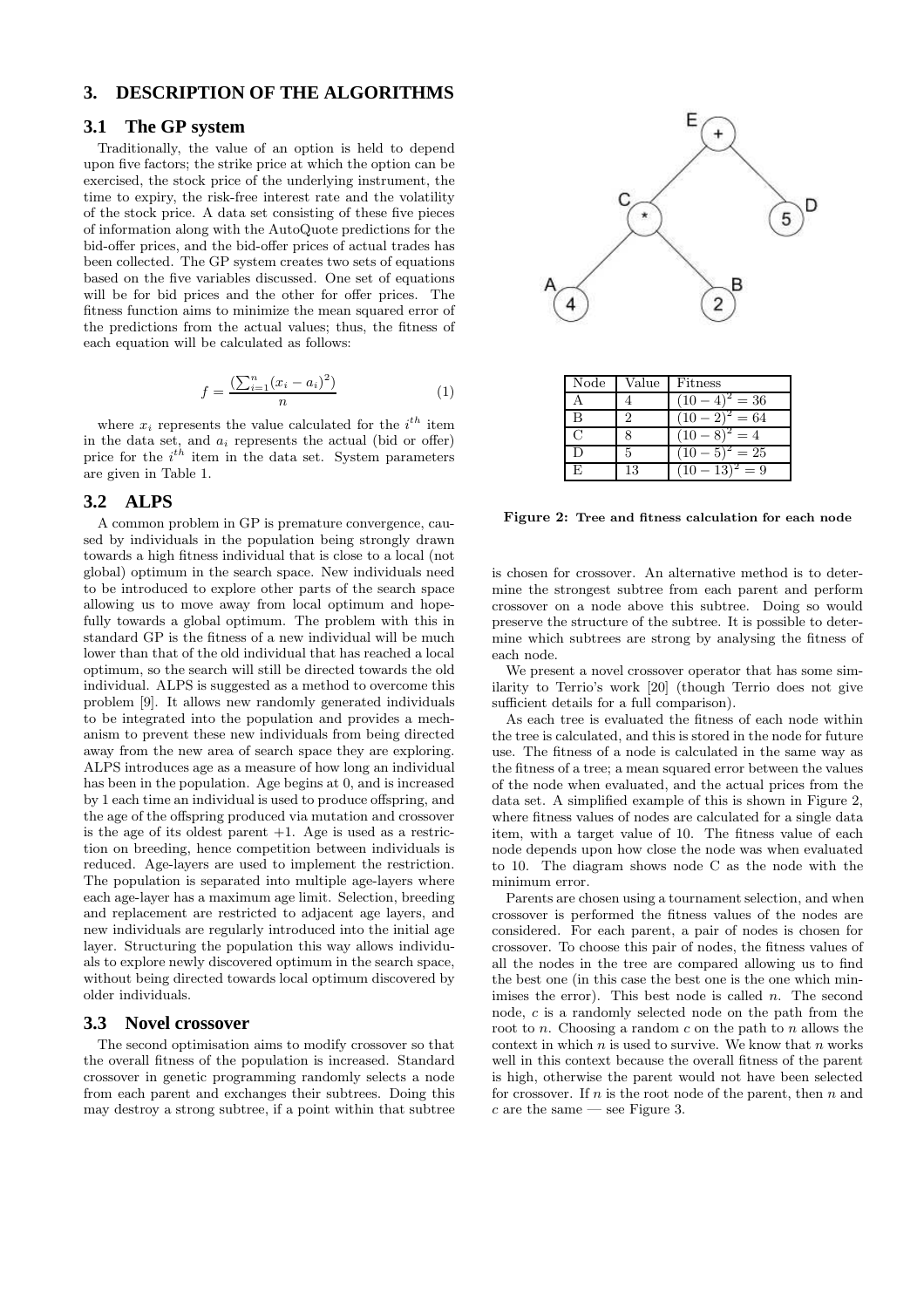





Figure 5: Single child: replication of parent.



Figure 4: Crossover of path nodes.



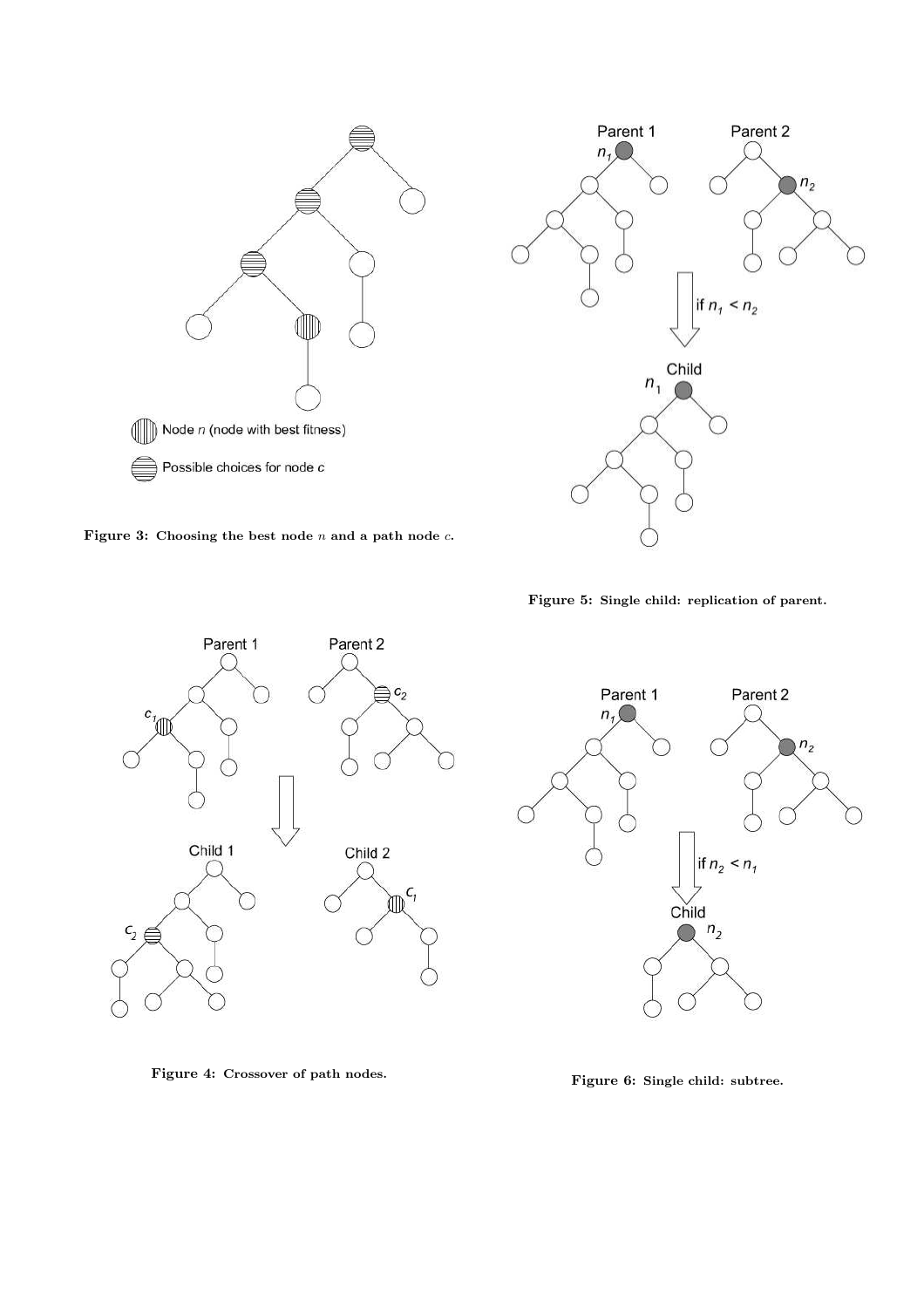We now have two parents,  $p_1$  and  $p_2$ , and the pairs of nodes chosen from each parent,  $n_1$  and  $c_1$  from  $p_1$ , and  $n_2$ and  $c_2$  from  $p_2$ 

Crossover can now be performed; a threshold fitness level has been set; if the fitness of  $n_1$  or  $n_2$  does not beat this threshold, standard crossover is performed, with new nodes being randomly selected. This allows random exploration — if a subtree is not particularly strong we do not want to preserve it. If the threshold has been reached the pair of selected nodes is used: a biased coin is flipped to decide which of the nodes should be used for crossover. An 80% chance is given to the nodes  $c_1$  and  $c_2$  being chosen. In this case a strong subtree is tested in a different position in the next generation, and it may perform better — see Figure 4. A 20% chance is given to the better out of  $n_1$  and  $n_2$  being chosen as one crossover point with the second crossover point being chosen as the root node of the corresponding tree.

In this case, if the better out of  $n_1$  and  $n_2$  was the root of its respective parent, this will simply replicate the parent see Figure 5. Otherwise the better one will become the root of a child, as shown in Figure 6. This will throw away a lot of genetic material, hence it is only used a small amount of times.

#### **4. EXPERIMENT**

Four systems have been evaluated: Standard GP (SGP), ALPS, SGP with modified crossover (X), and ALPS with modified crossover  $(X+ALPS)$  (see Figure 7). In all cases, a generational GP is used, running for 500 generations with a population size of 500. Tournament selection is used with elitism — system parameters were empirically tuned by hand for SGP and then kept constant for ALPS, X and X+ALPS. See Table 1.

|             | Normal<br>Crossover | Modified<br>Crossover |
|-------------|---------------------|-----------------------|
| No ALPS     | SGP                 | x                     |
| <b>ALPS</b> | <b>ALPS</b>         | -X + ALPS             |

- Indicates a comparison has been made between cases

#### Figure 7: Cross-comparison of ALPS and novel crossover

The training data is a set of 500 real bid and ask prices for equity options taken from Euronext LIFFE. The data was collected over a period of 3 days for 100 different equity options. It consists of the five factors that affect the prices of options, predicted bid-offer spreads and actual bid-offer

| Table 1: GP Parameter Settings |
|--------------------------------|
|                                |

| Population size $(N)$         | 500                                                                     |
|-------------------------------|-------------------------------------------------------------------------|
| Method of generation          | Ramped half and haif                                                    |
| Function set                  | $\{+, \, \text{-}, \, \text{*}, \, /, \, \text{Exp}, \, \text{min}, \,$ |
|                               | $max$ , power, $SQRT$ , $ln$ }                                          |
| Terminal set                  | {stock price, strike price,                                             |
|                               | time to expiry, volatil-                                                |
|                               | ity, risk-free interest                                                 |
|                               | rate, random numeric                                                    |
|                               | value}                                                                  |
| Selection scheme              | Tournament selection                                                    |
| Tournament size               | 7                                                                       |
| Criterion of fitness          | Mean squared error                                                      |
| Number of trees generated by  | $\overline{1}(0.2\%)$                                                   |
| elitism                       |                                                                         |
| Number of trees generated by  | 500 (100\%)                                                             |
| crossover                     |                                                                         |
| Number of trees modified by   | $\overline{250} (50\%)$                                                 |
| mutation                      |                                                                         |
| Termination criterion         | 500-generation evolution                                                |
| Maximum depth of initial gen- | 7                                                                       |
| eration                       |                                                                         |

spreads. All data collected was randomly sorted to prevent the training and validation sets from containing large amounts of data that may be biased.

We make multiple runs of all four systems and choose 25 evolved equations from each system. Distributions containing 25 data points each are large enough for statistical comparison; however, these distributions cannot be assumed to be Gaussian and so we use a non-parametric statistical test — the Ranked T-Test. $^2$ 

The out-of-sample validation data consists of 200 data points.

## **5. MAIN RESULTS**

Figure 8 shows the effect of the two optimisations on evolutionary convergence. It plots the mean performance of the best individual per generation, averaged across all runs, for each of the four experiments.

The first observation to be made from Figure 8 is that all four systems *are learning* — evolutionary pressure is causing the mean squared errors to improve. This supports the notion that there is some learnable component to bid-offer spreads, even from the basic data used in this experiment.

ALPS is shown to initially learn faster, although it converges to a similar level as novel crossover  $(X)$ , and novel crossover with ALPS (X+ALPS). SGP is shown to learn more slowly initially and to converge at a higher (less fit) level. This is counter to our expectation that ALPS would converge more slowly.

Table 2 shows the minimum and average errors for the performance on the training data of the 25 individuals for each of the 4 experiments. Table 3 shows this same information, but for the performance on validation data. Tables 4 and 5 show the results of applying a ranked T-test to compare each of the five comparisons shown in Figure 7, on training and validation errors.

<sup>2</sup>A valid alternative would be the Mann-Whitney-Wilcoxon test.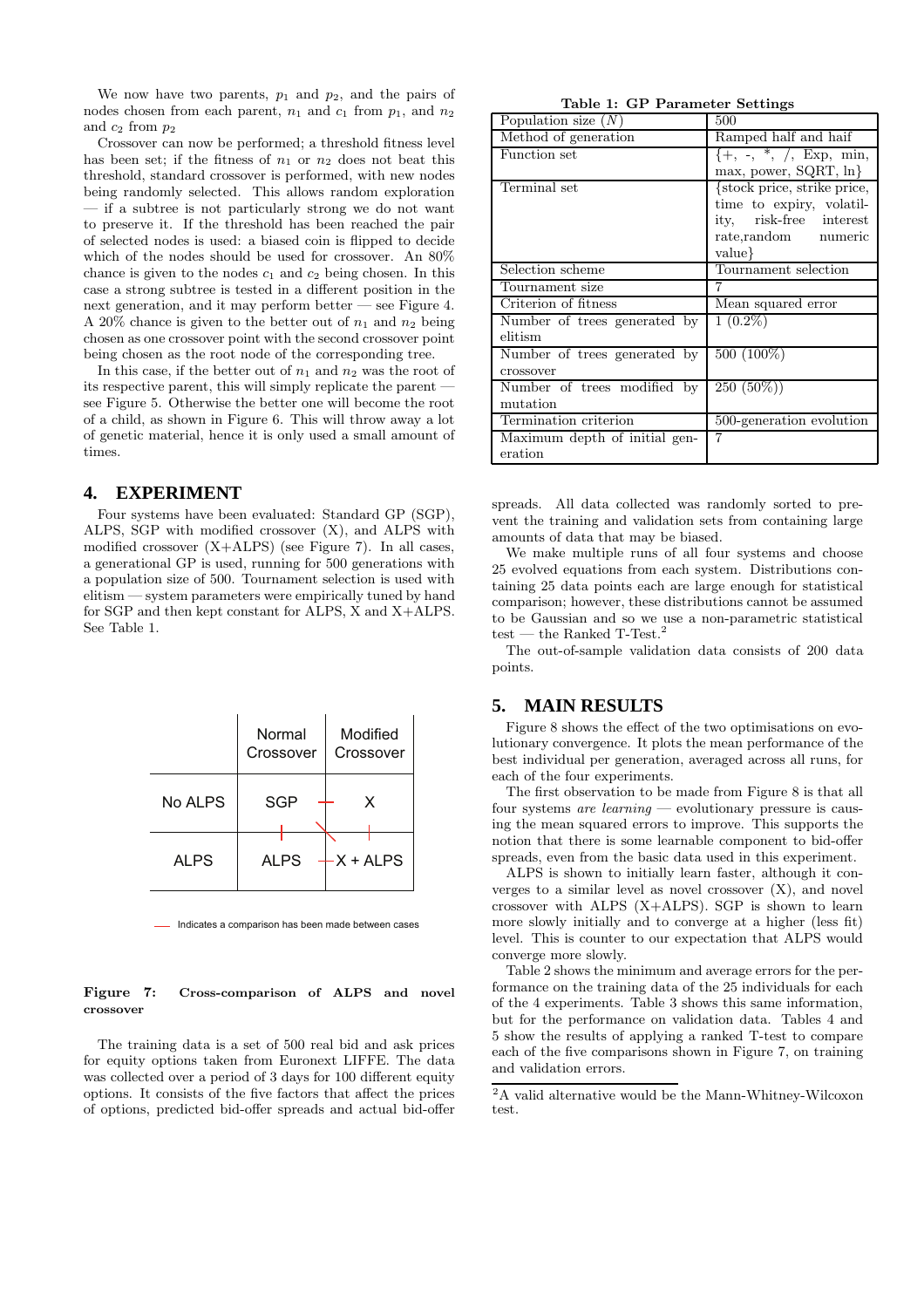

|      | Table 2: Training Results               |      |        |
|------|-----------------------------------------|------|--------|
|      | Standard Crossover   Modified Crossover |      |        |
| Min. | Mean                                    | Min. | ∣ Mean |

|                            |       | этапиаги Стоѕѕотег | мючшен стоѕѕоуег |        |  |
|----------------------------|-------|--------------------|------------------|--------|--|
|                            | Min.  | Mean               | Min.             | Mean   |  |
|                            | error | error              | error            | error  |  |
| Standard<br>GP             | 55.06 | 87.87              | 41.25            | 64.31  |  |
| GP.<br>with<br><b>ALPS</b> | 49.49 | 56.83              | 57.52            | 61.502 |  |

Figure 8: Evolutionary convergence of the systems.

A (non-parametric) Ranked T-test is used to determine whether the means of the error distribution from the experiments are statistically different from each other. The p-value represents the confidence that they are drawn from the same distribution; a small p-value suggests that we can be highly confident that there is a statistically significant difference. We consider anything under 0.05 to be significant.

The novel crossover operator  $(X)$  shows a significant improvement when compared against SGP on both training and validation results.

The results show that while ALPS makes no significant improvement on training, it does improve validation results significantly when compared to SGP. This suggests that the mechanisms used in ALPS have reduced over-fitting during training.

The situation with X+ALPS is more complex:

- X+ALPS compared with ALPS: ALPS performs significantly better on both training and validation than X+ALPS.
- $X+ALPS$  compared with SGP: X+ALPS produces significant improvements during training, but no significant difference in validation results, when compared to SGP. We infer that the improvement in training results was the result of over-fitting.
- $X+ALPS$  compared with  $X: X+ALPS$  produces significantly better results on training than X alone, but in validation, this result is reversed: using X alone produces better results.

To summarize: either technique used on its own gives significant benefit during validation, but the combination of the two techniques does not perform well.

Table 3: Validation Results

|            |       | Standard Crossover | Modified Crossover |       |  |
|------------|-------|--------------------|--------------------|-------|--|
|            | Min.  | Mean               | Min.               | Mean  |  |
|            | error | error              | error              | error |  |
| Standard   | 58.01 | 107.14             | 42.0998            | 71.27 |  |
| GP         |       |                    |                    |       |  |
| GP<br>with | 39.81 | 66.93              | 71.1775            | 79.34 |  |
| ALPS       |       |                    |                    |       |  |

Table 4: Training Significances

| Test              | P-Value               | Winner                         |
|-------------------|-----------------------|--------------------------------|
| SGP vs ALPS       | $2.58 \times 10^{-7}$ |                                |
| $SGP$ vs $X$      | $6.20\times10^{-3}$   | $\mathbf{X}$                   |
| $SGP$ vs $X +$    |                       | $1.05\times10^{-4}$   X + ALPS |
| <b>ALPS</b>       |                       |                                |
| $X$ vs $X + ALPS$ |                       | $1.15\times10^{-2}$   X + ALPS |
| ALPS vs $X +$     | $6.58\times10^{-4}$   | <b>ALPS</b>                    |
| <b>ALPS</b>       |                       |                                |

Table 5: Validation Significances

| Test                             | P-Value              | Winner       |
|----------------------------------|----------------------|--------------|
| SGP vs ALPS                      | $2.74\times10^{-2}$  | <b>ALPS</b>  |
| $SGP$ vs $X$                     | $2.74\times10^{-2}$  | $\mathbf{x}$ |
| SGP vs X + $8.11 \times 10^{-1}$ |                      |              |
| <b>ALPS</b>                      |                      |              |
| $X$ vs $X + ALPS$                | $3.924\times10^{-2}$ | $\mathbf{x}$ |
| ALPS vs $X +$                    | $4.52\times10^{-8}$  | <b>ALPS</b>  |
| <b>ALPS</b>                      |                      |              |